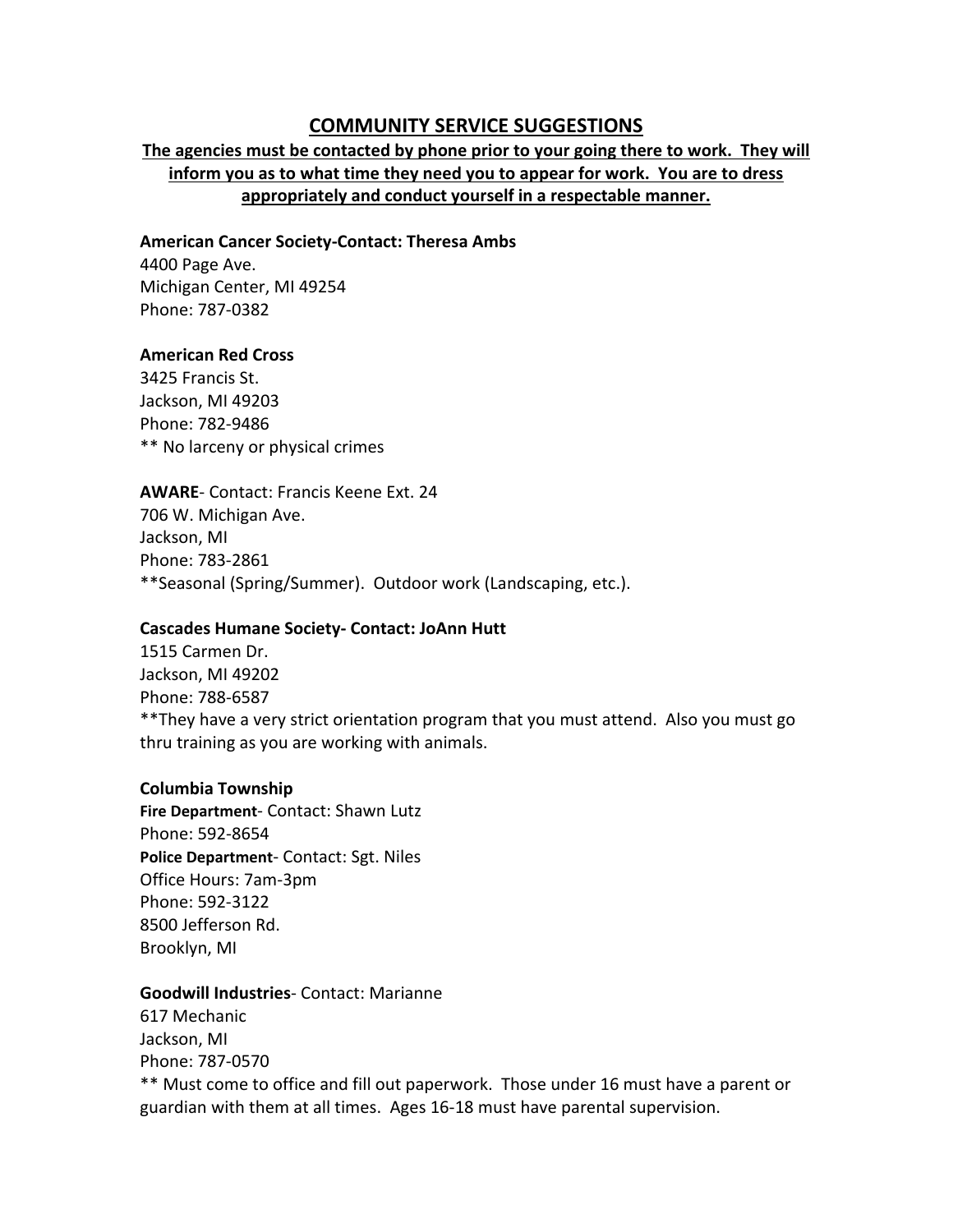#### **Habitat for Humanity**‐ Contact: Jerri McKinney

1207 Pringle St. Jackson, MI Phone: 784‐6620

#### **Interfaith Shelter‐** Contact: Mike Grieve

414 S. Blackstone Jackson, MI Phone: 789‐8735

#### **Jackson District Library**

W. Mich. Ave Phone: 788‐4099 \*\*14 years and older, needs advanced notice.

### **Lazy B's Ranch** ‐ Contact: Bonnie

(517)‐592‐4252 4990 White Rd. Cement City \*\*Duties include cleaning stalls, grounds work, etc.

## **Lifeways**‐Contact: Customer Service Theresa or Cheri 1200 North West Ave Jackson, MI Phone 780‐3332 \*Must be at least 14 years old to volunteer. \*Clerical work

#### **Parks and Recreation Dep.** ‐ Contact: Brandon Ransom

Jackson, MI Phone: 768‐2917

#### **St. Vincent DePaul**

1812 Spring Arbor Rd.‐Contact: Bob 784‐0721 pam‐4:30pm 1509 E. Michigan‐ Contact: Brandy Madery 784‐0609 Jackson, MI

## **Salvation Army**

806 E. Pearl St. Phone: 782‐7185 \* 15 years old and up. Can do Yard work (raking, shoveling, ect) and can do seasonal work for food basket collections